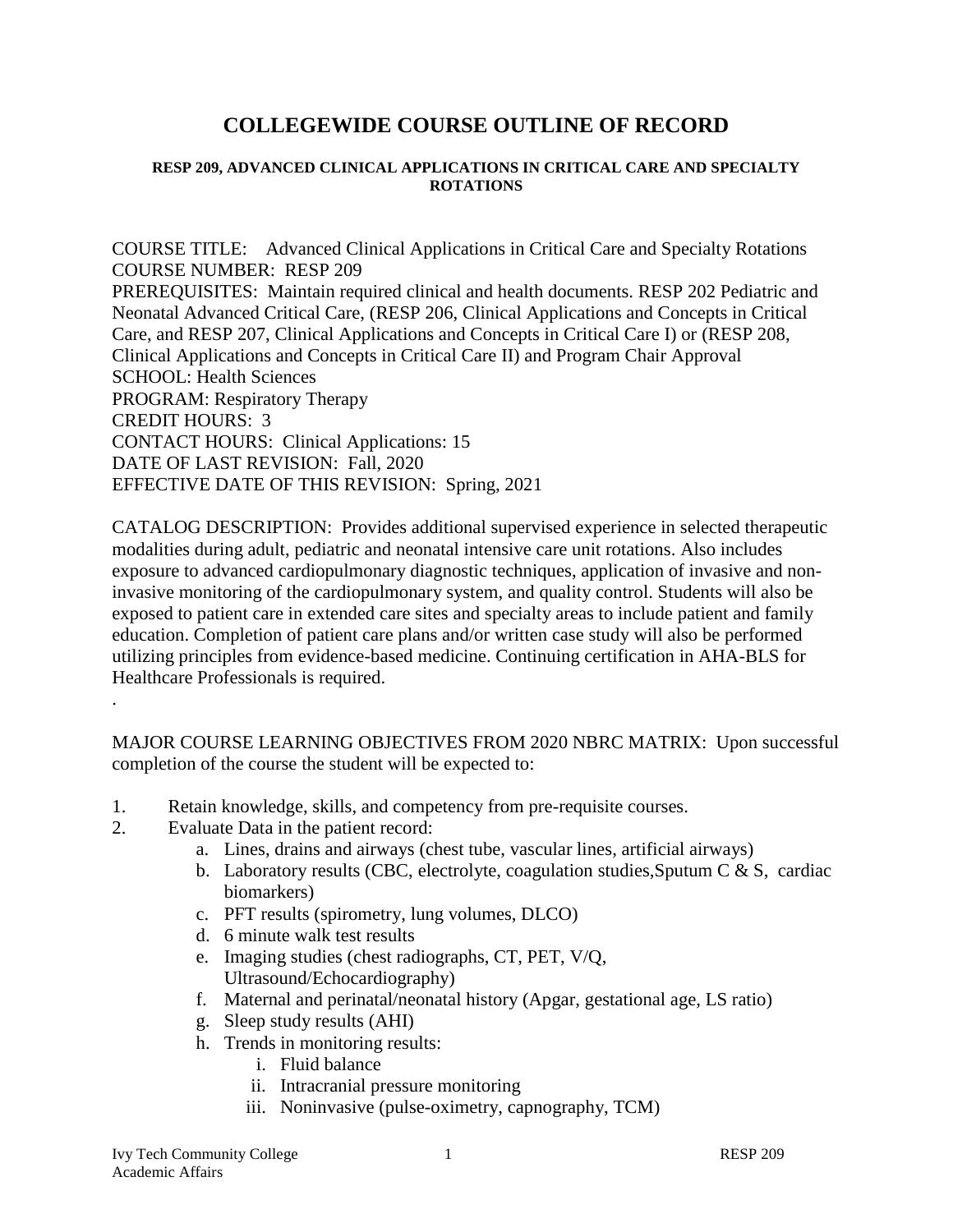- iv. Cardiac evaluation/monitoring results (hemodynamic parameters, ECG)
- 2. Perform clinical assessment by interviewing
	- a. Activities of daily living
	- b. Learning needs (literacy, learning styles, culture)
- 3. Perform clinical assessment by inspection
	- a. Status of a neonate (apgar score, gestational age)
- 4. Perform clinical assessment by reviewing chest radiography
	- a. presence of foreign bodies
	- b. presence or change in Cardiopulmonary abnormalities (pneumothorax, pleural effusion, consolidation, pulmonary edema, pulmonary artery size)
- 5. Perform Procedure to Obtain Gather information
	- a. Noninvasive (pulse oximetry, capnography, TCM)
	- b. Peak flow
	- c. Oxygen titration with exercise
	- d. Cardiopulmonary calculations (PA-aO2, Vd/VtP/F, OI)
	- e. Hemodynamic monitoring
	- f. Apnea monitoring
	- g. Apnea test (brain death determination)
	- h. CPAP/NPPV titration during sleep
	- i. Cardiopulmonary stress testing
	- j. 6 minute walk test
	- k. Spirometry outside or inside of a pulmonary function laboratory
	- l. Lung volumes inside a pulmonary function laboratory
- 6. Evaluate procedure results
	- a. Noninvasive monitoring (pulse oximetry, capnography,TCM)
	- b. Peak flow
	- c. Oxygen titration with exercise
	- d. Cardiopulmonary calculations  $(P_{A-a}O2, Vd/Vt, P/F, O I)$
	- e. Hemodynamic monitoring
	- f. Apnea monitoring
	- g. Apnea test (brain death determination)
	- h. Overnight pulse oximetry
	- i. CPAP/NPPV titration during sleep
	- j. Cardiopulmonary stress testing
	- k. 6 minute walk test
	- l. Spirometry outside or inside a pulmonary function laboratory
	- m. Lung volumes inside a pulmonary function laboratory
- 7. Recommend diagnostic procedures
	- a. Bronchoscopy (Therapeutic and Diagnostic)
	- b. Bronchoalveolar lavage (BAL)
	- c. Pulmonary function testing
	- d. Noninvasive monitoring with (pulse oximetry, capnography,TCM)
	- e. Exhaled gas analysis (CO, NO (FeNO))
	- f. Hemodynamic monitoring
	- g. Sleep studies
	- h. Thoracentesis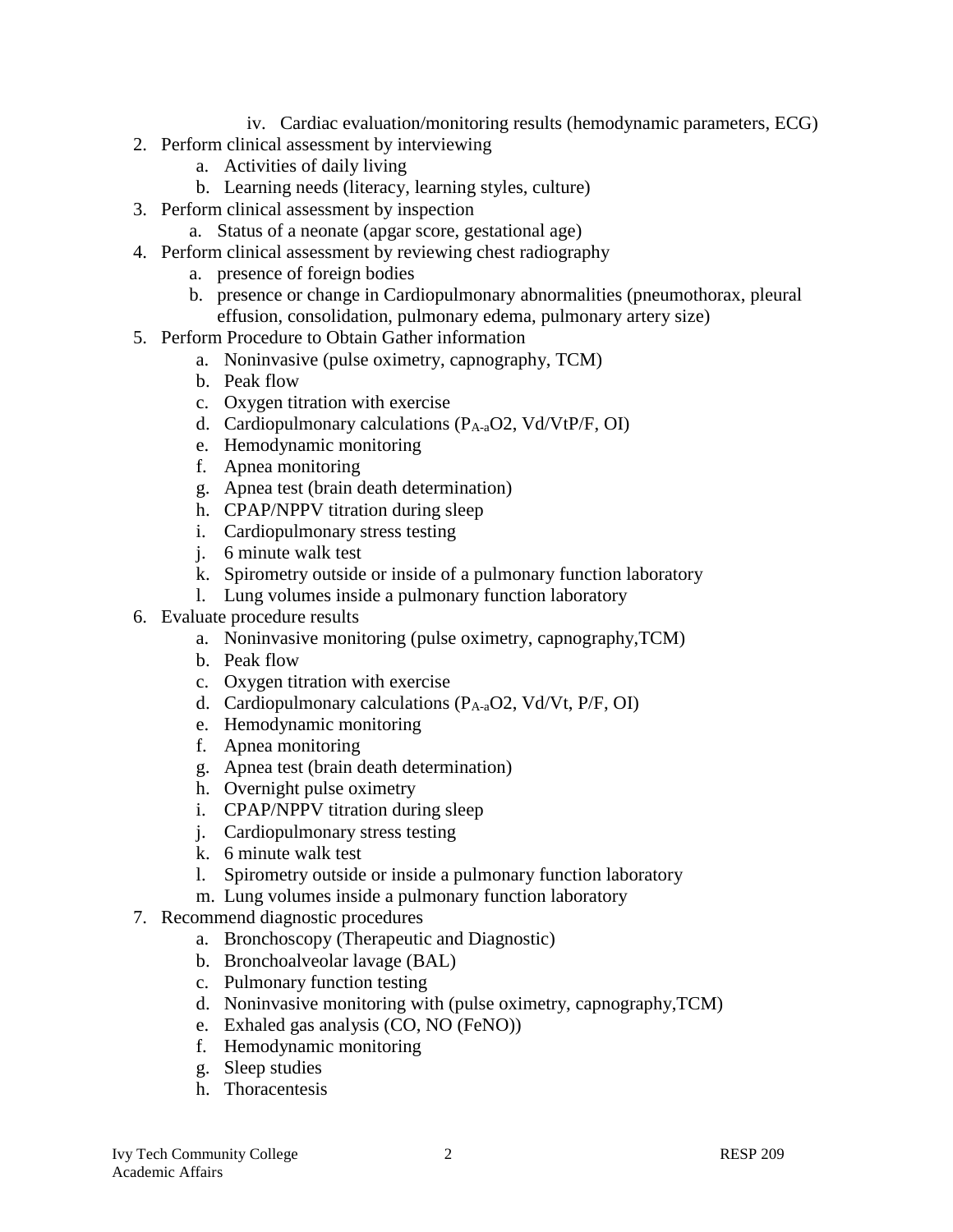- 8. Assemble and Troubleshoot equipment
	- a. Medical gas delivery, metering, and/or clinical analyzing devices (concentrator, liquid system, flowmeter, regulator, gas cylinder, blender, air compressor, gas analyzer)
	- b. Heliox delivery device
	- c. Nitric oxide delivery device
	- d. Spirometers (portable)
	- e. Pleural drainage
	- f. Noninvasive monitoring devices (pulse oximetry, capnography, TCM)
	- g. Bronchoscopes and light sources
	- h. Hemodynamic monitoring devices
		- i. Pressure transducer
		- ii. Catheters (arterial, pulmonary artery)
	- i. Long term oxygen therapy
- 10. Perform quality control procedures
	- a. Pulmonary function equipment for testing
		- i. Spirometry results
		- ii. Lung volumes
		- iii. Diffusion capacity
	- b. Noninvasive monitors
- 11. Maintain a patent airway such as laryngectomy tube and speaking valves
- 12. Support Oxygenation and Ventilation
	- a. Initiating and adjusting high frequency ventilation
	- b. Perform lung recruitment maneuvers
- 13. Administer specialty gases (heliox, NO)
- 14. Ensure modifications are made to the respiratory care plan
	- a. Terminates treatment based on life threatening and adverse event
	- b. Recommends
		- i. Starting treatment based on patient response
		- ii. Treatment of pneumothorax
		- iii. Adjustment of fluid balance
		- iv. Consultation from a physician specialist
- 15. Ensure modifications are made to pharmacological interventions
	- a. Pulmonary vasodilators
	- b. Cardiovascular drugs
	- c. Antimicrobials
	- d. Sedatives/hypnotics
	- e. Analgesics
	- f. Narcotic antagonist
	- g. Benzodiazepine antagonist
	- h. Neuromuscular agents
	- i. Diuretics
	- j. Surfactants
- 16. Provides respiratory care in high risk situations
	- a. Cardiopulmonary emergencies excluding CPR
	- b. Disaster management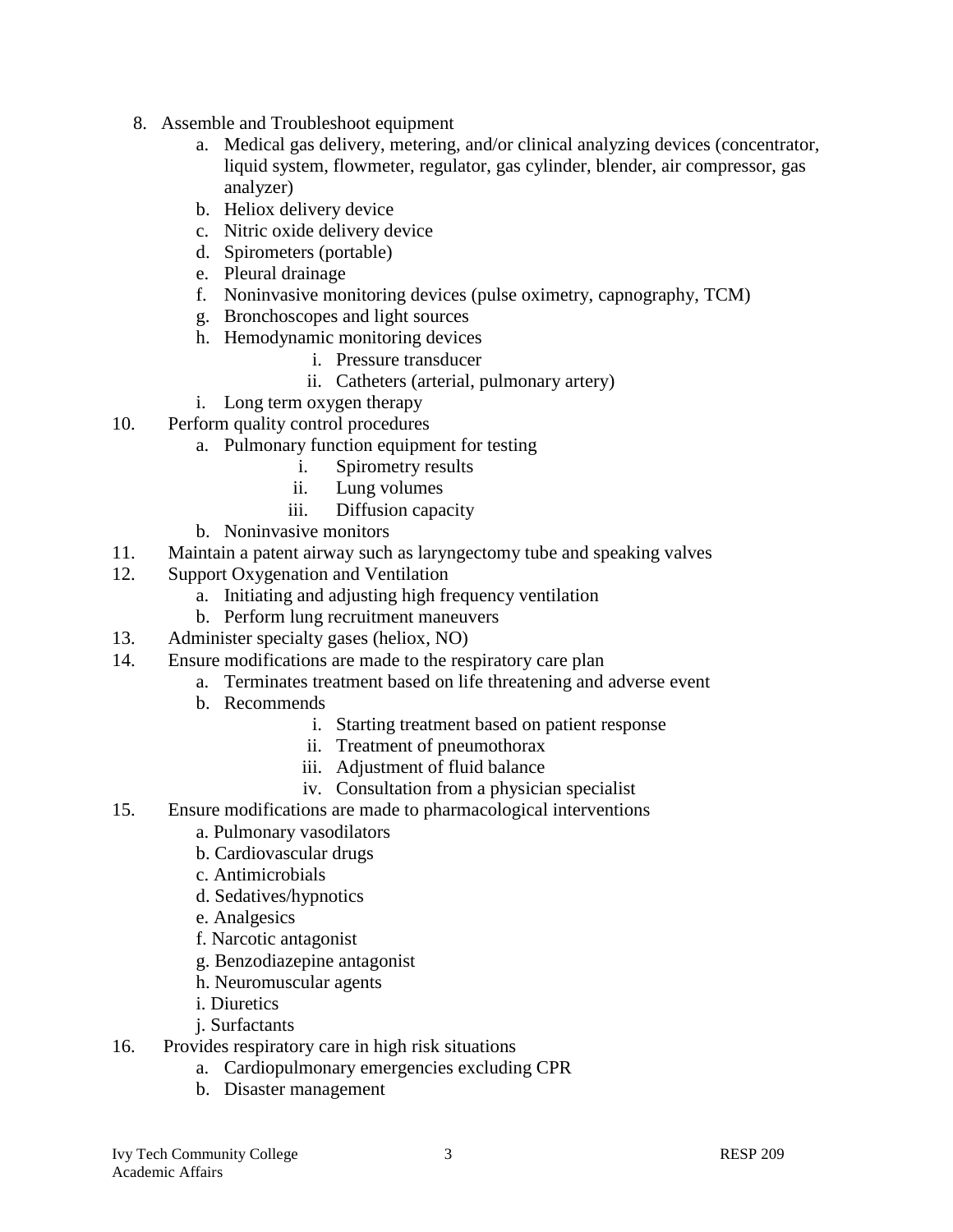- c. Land/air patient transports between hospitals
- 17. Assist a physician/provider in performing:
	- a. Bronchoscopy (therapeutic, diagnostic)
	- b. Thoracentesis
	- c. Tracheotomy
	- d. Chest tube insertion
	- e. Insertion of venous or arterial catheters
	- f. Moderate (conscious) sedation
	- g. Cardioversion
- 18. Initiate and conduct patient and family education
	- a. Safety and infection control
	- b. Home care and related equipment
	- c. Life style changes (smoking cessation, exercise)
	- d. Pulmonary rehabilitation
	- e. Disease/condition management (Asthma, COPD, CF, Tracheostomy Care, Ventilator Dependent)

COURSE CONTENT: Topical areas of study include –

Advanced cardiopulmonary diagnostic techniques Invasive monitoring of the cardiopulmonary system Noninvasive monitoring of the cardiopulmonary system Quality control procedures Adult critical care Pediatric critical care Neonatal critical care Alternative care sites Assisting physician with special procedures Patient and family education

Procedures:

- 1. Newborn Assessment/Resuscitation (Basic Airway Care Bulb Suctioning)
- 2. Pediatric Assessment
- 3. Pediatric and Neonatal Mechanical Ventilator Rounds
- 4. Spirometry
- 5. Cleaning and Disinfection
- 6. Regionally determined Total procedures: varies with the region

# HOW TO ACCESS THE IVY TECH COMMUNITY COLLEGE LIBRARY:

The Ivy Tech Library is available to students' on- and off-campus, offering full text journals and books and other resources essential for course assignments. Go to<http://www.ivytech.edu/library/> and choose the link for your campus.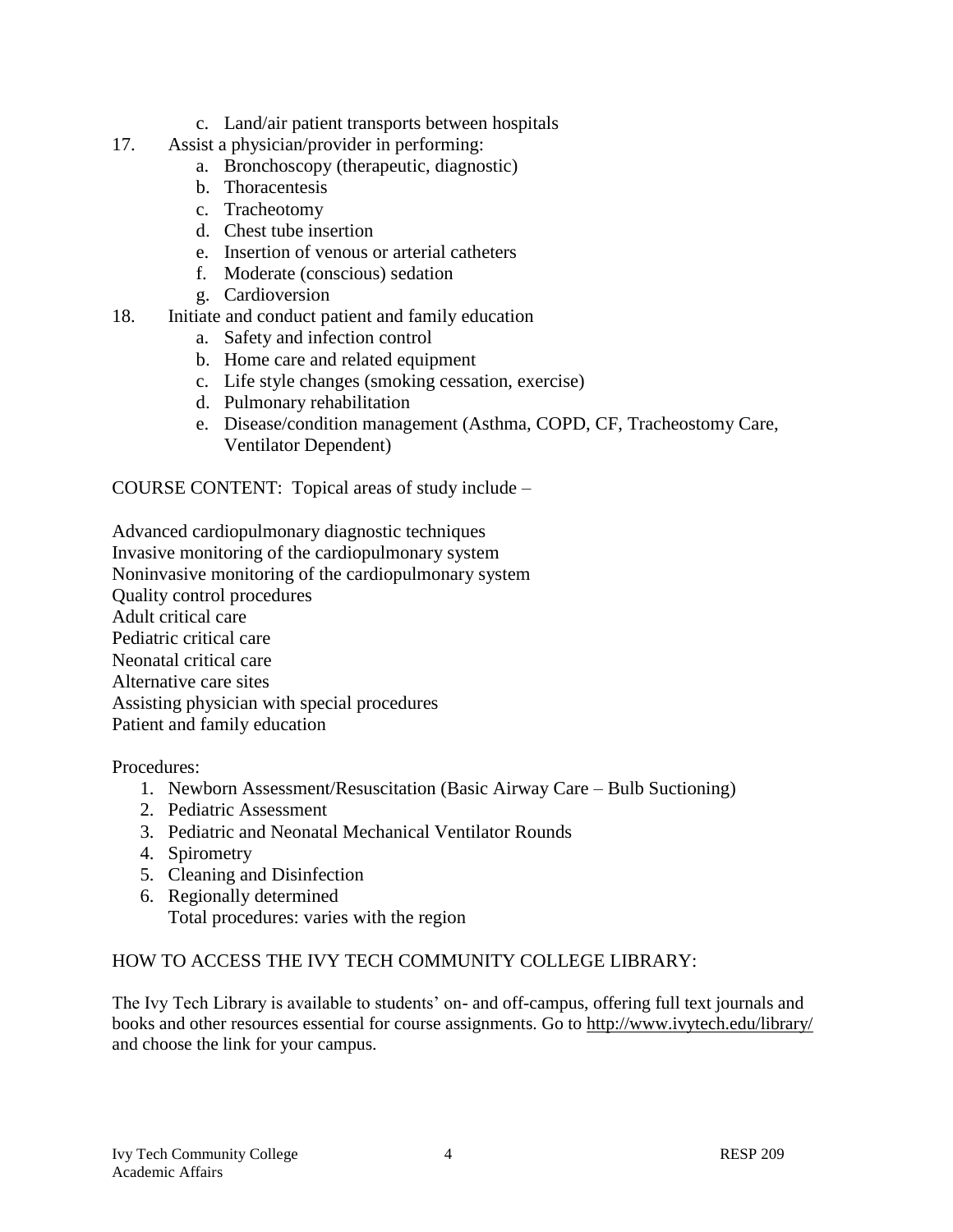# ACADEMIC HONESTY STATEMENT:

The College is committed to academic integrity in all its practices. The faculty value intellectual integrity and a high standard of academic conduct. Activities that violate academic integrity undermine the quality and diminish the value of educational achievement.

Cheating on papers, tests or other academic works is a violation of College rules. No student shall engage in behavior that, in the judgment of the instructor of the class, may be construed as cheating. This may include, but is not limited to, plagiarism or other forms of academic dishonesty such as the acquisition without permission of tests or other academic materials and/or distribution of these materials and other academic work. This includes students who aid and abet as well as those who attempt such behavior.

# ATTENDANCE:

Students are expected to attend and participate regularly in class meetings, online learning activities and other activities assigned as a part of a course of instruction. Faculty are required to report student participation in compliance with institutional policies and federal financial aid guidelines. Faculty and staff shall be sensitive to students' religious beliefs and observances, including an expectation that instructors make reasonable arrangements when a student must miss an exam or other academic exercise due to their religious observance. When notified in advance, and when possible, faculty will make allowances for students to make up missed work.

# COPYRIGHT STATEMENT:

Students shall adhere to the laws governing the use of copyrighted materials. They must ensure that their activities comply with fair use and in no way infringe on the copyright or other proprietary rights of others and that the materials used and developed at Ivy Tech Community College contain nothing unlawful, unethical, or libelous and do not constitute any violation of any right of privacy.

# ADA STATEMENT:

Ivy Tech Community College seeks to provide reasonable accommodations for qualified individuals with documented disabilities. If you need an accommodation because of a documented disability, please contact the Office of Disability Support Services.

If you will require assistance during an emergency evacuation, notify your instructor immediately. Look for evacuation procedures posted in your classroom.

# TITLE IX STATEMENT:

Ivy Tech Community College is committed to providing all members of the College community with a learning and work environment free from sexual harassment and assault. Ivy Tech students have options for getting help if they have experienced sexual assault, relationship